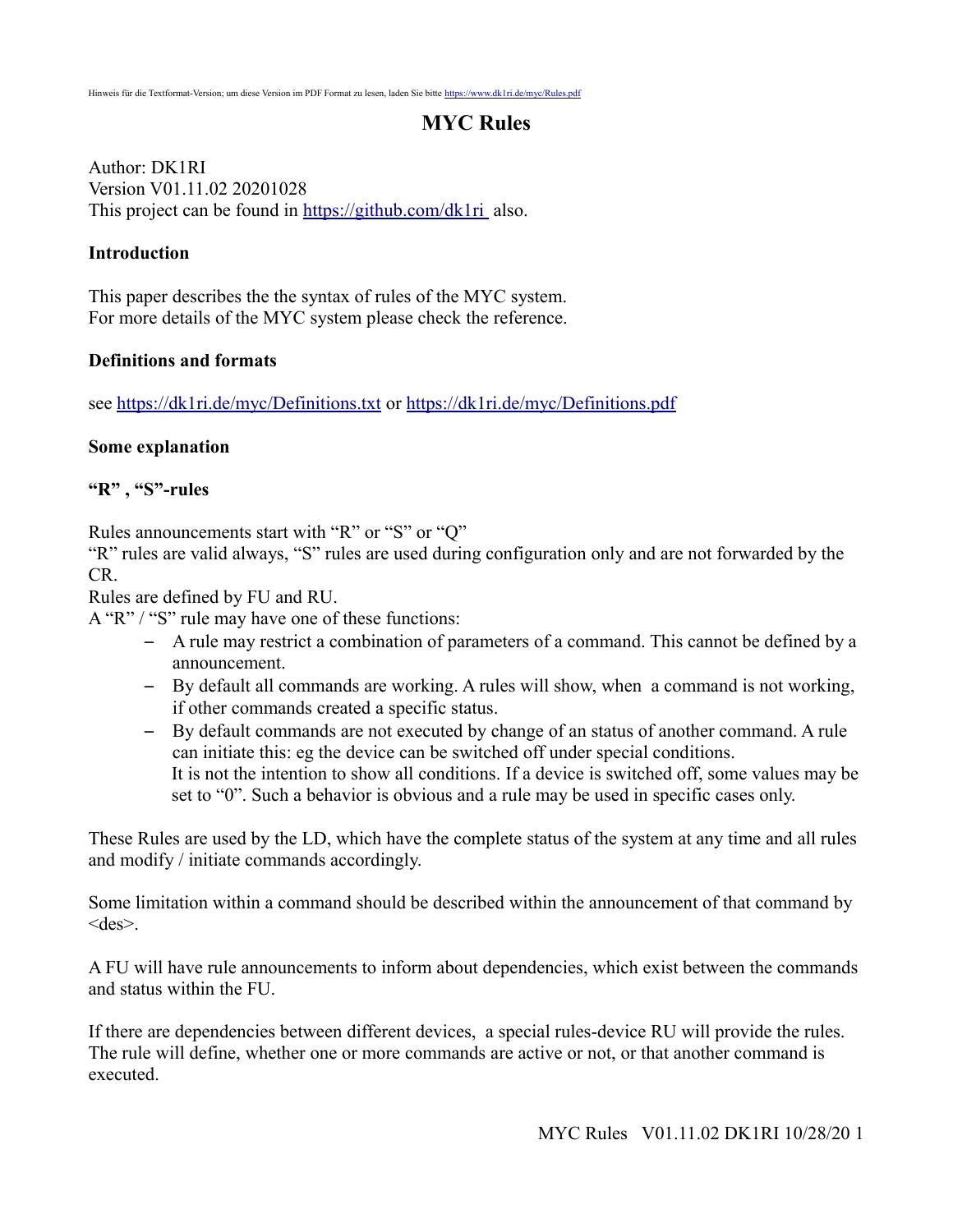The syntax of the rules should be very simple, Most probably the rules will be generated automatic, so the focus should be the effectiveness of handling the rules by a computer. Up to now rules lines are readable, because they must be easily programmed as a part of the announcements of FUs.

All "R" rules are always handled by the LD in the sequence it get the rules, starting with rules of FU.

The SK should understand the rules as well. This avoids sending not valid commands.

# **"Q"-Rules**

"Q" rules are produced by the RU only and sent to the CR only and are not forwarded. They are used for user management. The CR block commands, if necessary, for a specific user who logged in. "Q"-rules are handled by the CR.

"Q"-rules are the answer of a login request and describe the command-token to be used and not used. The basic command-token means all token of the device.

A \* means all commands are allowed.

A empty string means all commands are forbidden.

TO notation is possible

Commands are separated by space. Syntax is similar to "R" rules.

## **General Rules behavior**

Each rule is one announcement line (for FU) or an (MYC string) answer or info of a "an" command (for RU).

By default all commands are working. If a command should be disabled, there must be a rule. The rule is R  $\leq c$  …

Enabling is done by  $R$  !! $\lt c$  ...

If a command should be executed under some conditions: use  $R$  ? < c> ...

If a command should be be executed after another use ?<c> AFTER <c>. Example is a Webserver,

where a command to read page is necessary after the loading command.

If a command is executed if a condition occur use  $\frac{2}{5}$  IF ... Example is a reset under some conditions.

## **Special rules**

These rules are send as info of memory element 0. The answer when reading this element will show a empty element always.

| type is $\leq s$      |                                                                                   |
|-----------------------|-----------------------------------------------------------------------------------|
| R < d < n > < n > . > | delete rules, sent by RU; * for all. This is an abbreviation, if many empty rules |
|                       | must be sent. The memory elements must be empty.                                  |
| $R * !*$              | send at startup, if required; login required for all.                             |
|                       | Default is, that all commands are allowed for all                                 |
| $R <^**>$             | allow all users all commands (default)                                            |

## **Simplification methods**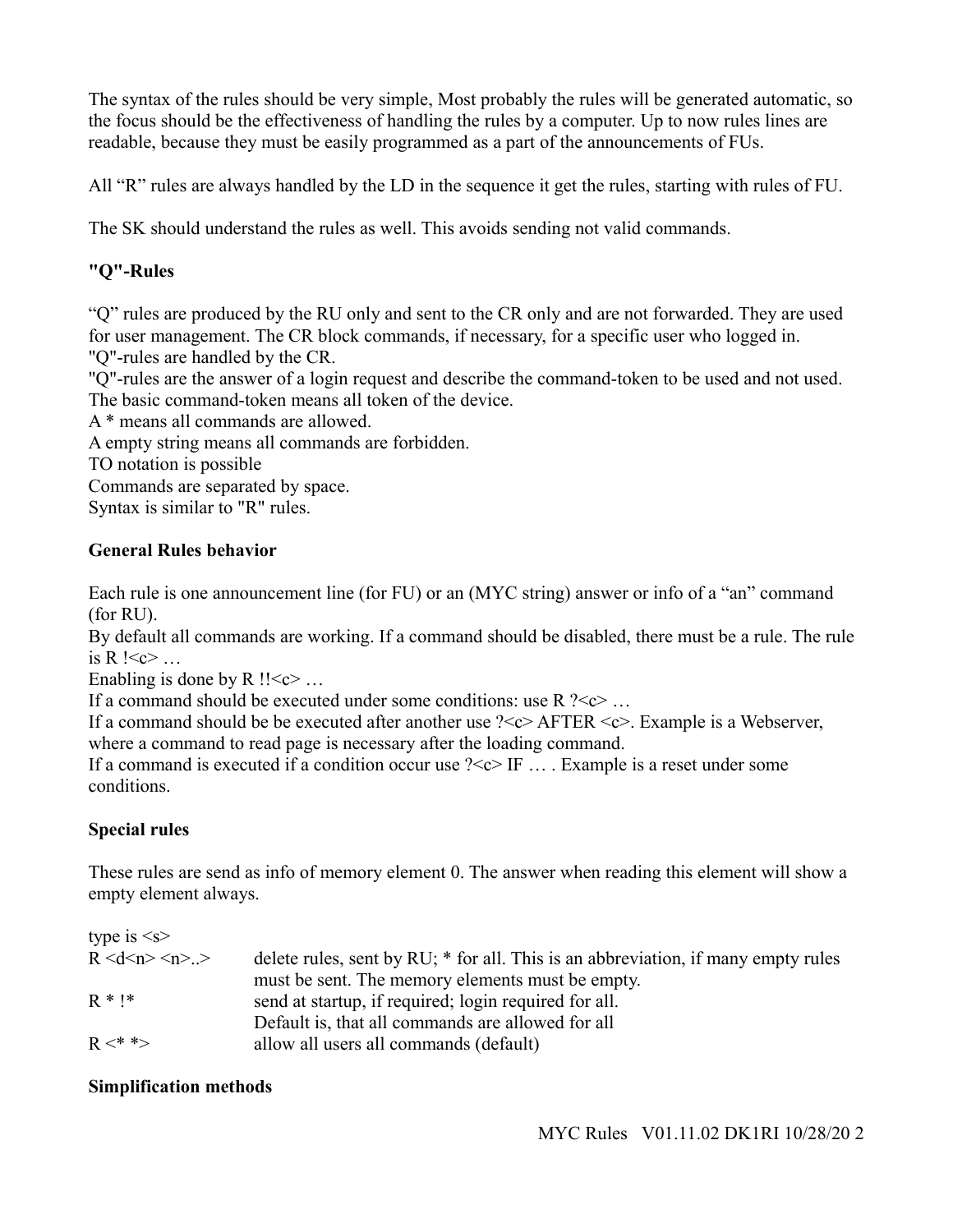These methods are not essential, but may be used to reduce code

 $[\$<sub>n</sub>> TO$   $$<sub>n</sub>>,  
\$<sub>n</sub>><sub>1</sub><$   $$<sub>n</sub>><sub>1</sub><sub>1</sub>  
\n $\times$  identical rule for multiple commands. For  $\lt$  rule> one of the$ affected command must be used, Variation is on the left side of the rule only.

## **Rules syntax**

<left side> IF|UNLESS <right side> <left side> "Q" rules only

left side:  $[![!]$  $$$ ] $[$  ?<c> $$**8**$  $$>$  $=$   $$**9**$  $$>$  $$>$  $$>$  $$>$ ]] ... Bracketing like: !(\$<c>...<c>) allowed

right side: This describes the status which a answer commands would get.

[!] $\frac{\sqrt{2}}{8}$  <c> $\frac{\sqrt{2}}{8}$  <compare operator> <n>|<s>]... [!] $\frac{\sqrt{2}}{2}$  =  $\frac{\sqrt{2}}{2}$  <  $\frac{\sqrt{2}}{2}$  <  $\frac{\sqrt{2}}{2}$  compare operator > < n> [TO < n>] ...

All words / tokens separated by a separator

## **Reserved characters / words**

|               | bracketing                                  |
|---------------|---------------------------------------------|
|               | left sine: groups of commands               |
|               | right side: negation, left side: not active |
| $\&$          |                                             |
| $\gamma$      |                                             |
| IF            |                                             |
| <b>UNLESS</b> |                                             |
| <b>AND</b>    |                                             |
| <b>OR</b>     |                                             |
| $\,<$         |                                             |
|               |                                             |
|               | left side: operator, right side: equal      |
| <b>TO</b>     |                                             |
|               | delimiter for parameter                     |
|               |                                             |
|               |                                             |

NECESSARY\_FOR

## **Examples**

R !\$2 IF  $$5 = 0$  means: Command 2 will not work if status of command 5 is 0 command 5 may be a power switch